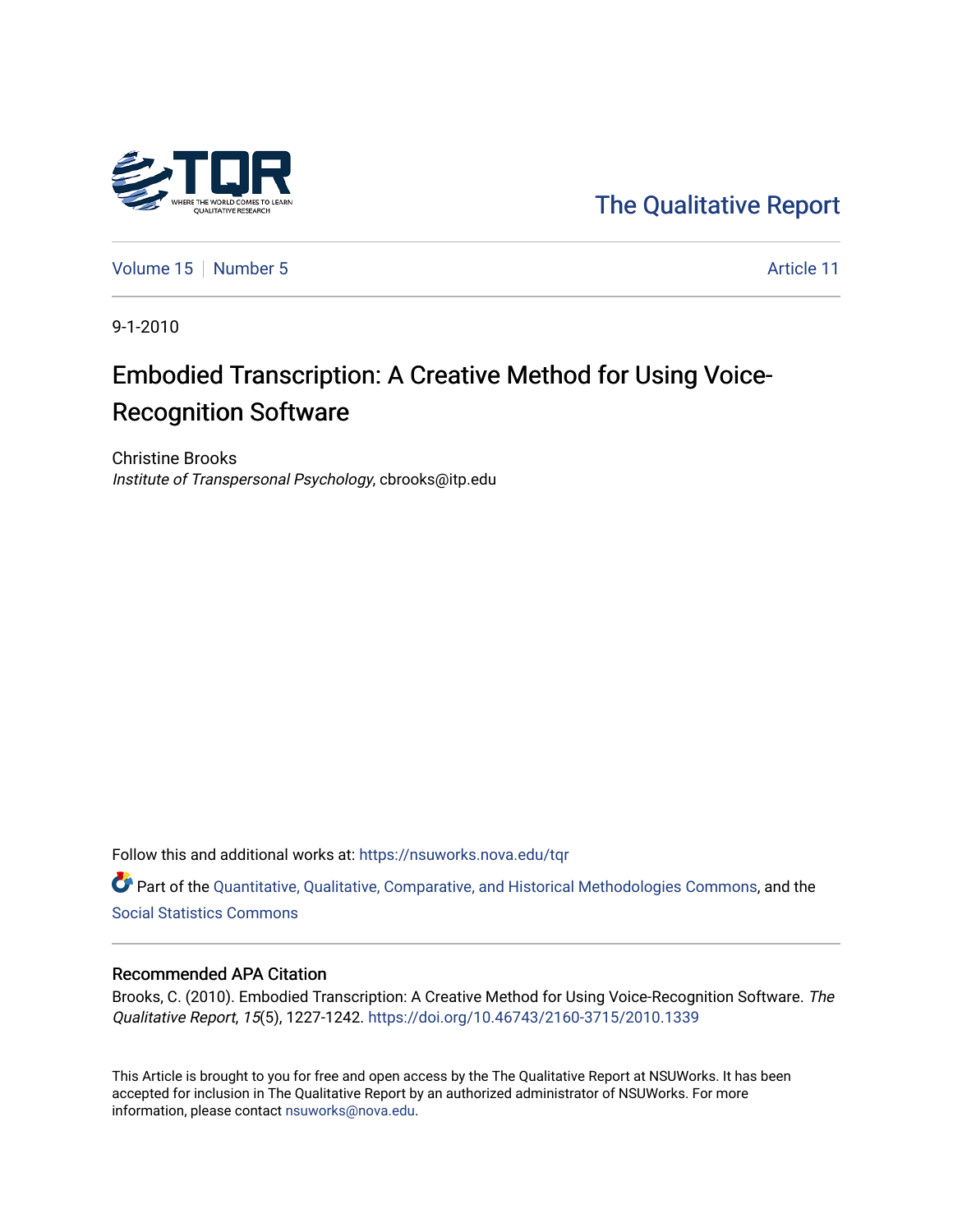

## Embodied Transcription: A Creative Method for Using Voice-Recognition **Software**

## Abstract

Voice-recognition software is designed to be used by one user (voice) at a time, requiring a researcher to speak all of the words of a recorded interview to achieve transcription. Thus, the researcher becomes a conduit through which interview material is inscribed as written word. Embodied Transcription acknowledges performative and interpretative aspects of interview and transcription processes and explores the efficacy of utilizing the researcher's body as an epistemological tool. Influenced by performance art, feminism and postmodernism, the iterative cycles of Embodied Transcription include processes of vocalization and resonation which may foster "knowing in the body," and serve to enrich and deepen the researcher's understanding of collected data. Potential pitfalls such as projection and technology failures are addressed.

## Keywords

Transcription, Voice-Recognition Software, Qualitative Data, Data Preparation, Embodiment

## Creative Commons License



This work is licensed under a [Creative Commons Attribution-Noncommercial-Share Alike 4.0 License](https://creativecommons.org/licenses/by-nc-sa/4.0/).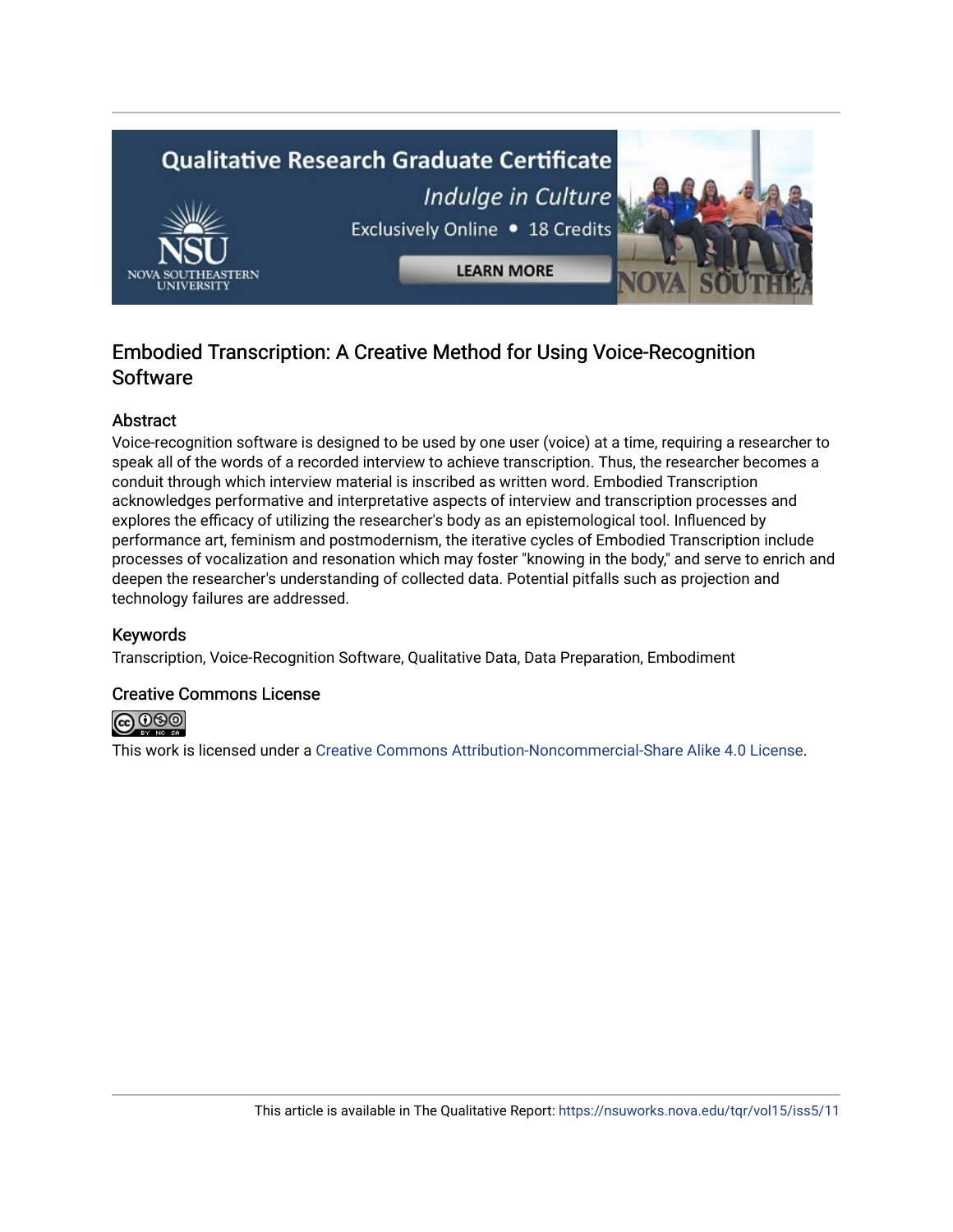## **Embodied Transcription: A Creative Method for Using Voice-Recognition Software**

## Christine Brooks

Institute of Transpersonal Psychology, Palo Alto, California, USA

*Voice-recognition software is designed to be used by one user (voice) at a time, requiring a researcher to speak all of the words of a recorded interview to achieve transcription. Thus, the researcher becomes a conduit through which interview material is inscribed as written word. Embodied Transcription acknowledges performative and interpretative aspects of interview and transcription processes and explores the efficacy of utilizing the researcher's body as an epistemological tool. Influenced by performance art, feminism and postmodernism, the iterative cycles of Embodied Transcription include processes of vocalization and resonation which may foster "knowing in the body," and serve to enrich and deepen the researcher's understanding of collected data. Potential pitfalls such as projection and technology failures are addressed. Key Words: Transcription, Voice-Recognition Software, Qualitative Data, Data Preparation, and Embodiment* 

## **Introduction**

 Transcription is an aspect of qualitative research that is primarily overlooked in the literature as a critical element of data analysis. The following is an overview of the evolving perspectives and positioning of transcription in qualitative research, including emerging technologies that improve and transform transcription practices. Additionally, I will introduce and describe a new process, Embodied Transcription (ET), including influences that inspired the practice, equipment necessary to achieve ET, and a critique of this present innovation.

## **The Positioning of Transcription in Qualitative Research**

Much frustration could have been avoided and time saved if I had been given some swimming lessons before being thrown in the pool.... Perhaps I could have stopped dreading sooner had I grasped the concept of transcription as a key phase of data analysis, as an acknowledged and integral part of my data interpretation. (Bird, 2005, p. 247)

 Literature on qualitative methods, including those texts which serve to train future researchers (e.g., Auerbach & Silverstein, 2003; Creswell, 2007) rarely address transcription as an integral aspect of the research endeavor. Additionally, when transcription is considered, "researchers reporting data collection and analysis procedures seldom make mention of transcription... beyond a... statement that... data were transcribed... It is as if these researchers, through their neglect in addressing theoretical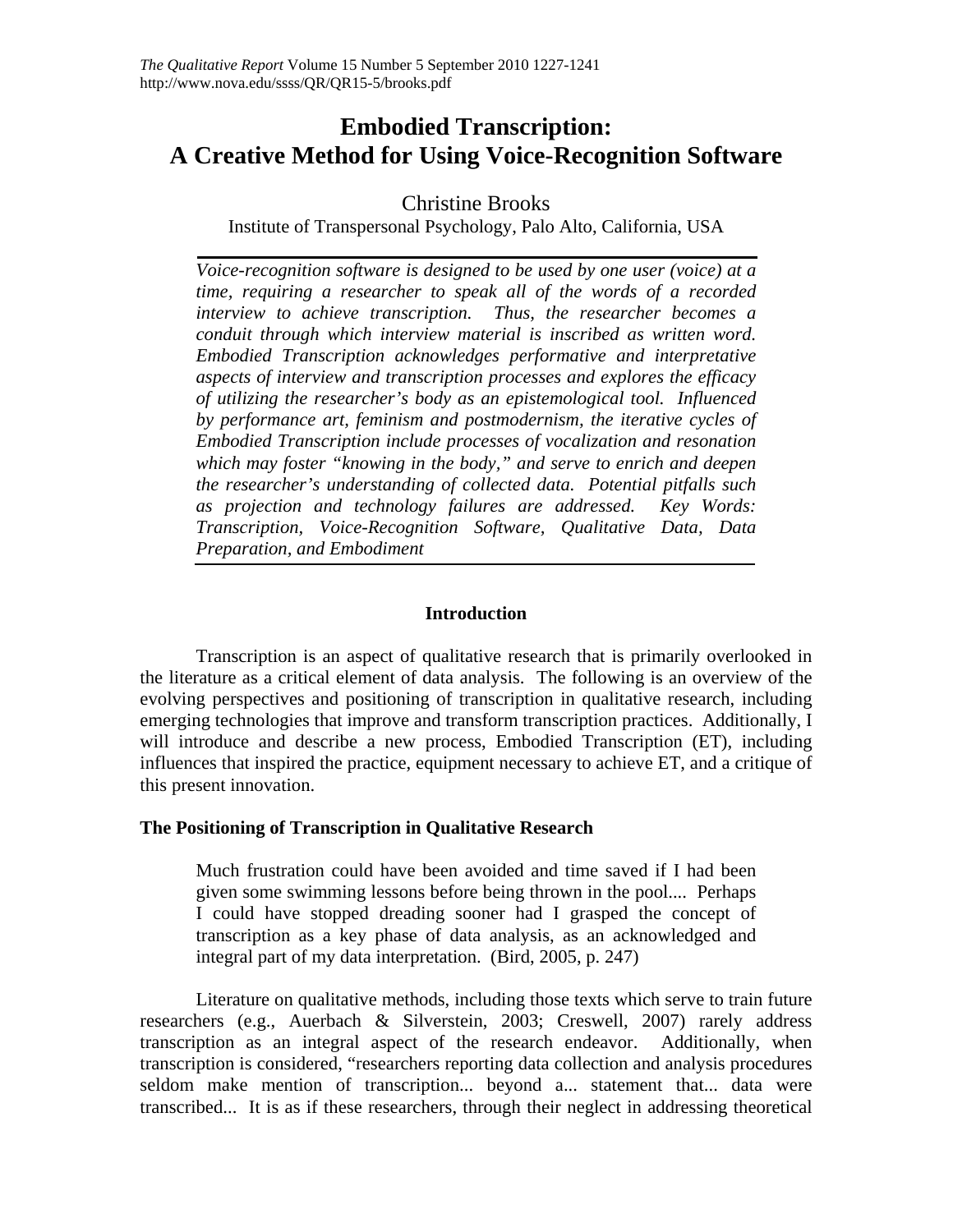or methodological transcription issues, assume that transcriptions are transparent" (Lapidat & Lindsey, 1999, p. 65). In agreement with Lapidat and Lindsey, I believe that transcription is, in-and-of-itself, theory-laden and involves initial phases of analysis of collected data. Additionally, I concur with their conclusions: "analysis takes place and understandings are derived through the process of constructing a transcript by listening and re-listening... Transcription facilitates the close attention and the interpretive thinking that is needed to make sense of the data" (Lapidat  $&$  Lindsey, p. 82). These statements reflect the view that the data we collect, transcribe, and analyze may be impacted both by the processes through which transcription is achieved as well as the depth of the researcher's engagement with these processes.

 It is beyond the scope of this present text to address debates in the literature (Kvale, 2007; Tilley, 2003) related to the importance of transcribing one's own interview material as opposed to hiring someone to do transcription. However, I frame the discussion put forth here by disclosing my belief that transcription is an essential aspect of data analysis and that a researcher is well served by executing her own transcriptions of interview data. These opinions were two primary inspirations for my development of ET, a process of transcription that utilizes Voice-recognition Software (VRS) to achieve written texts of recorded interviews. Further exploration of the equipment and processes of ET will be addressed later in this paper. However, additional consideration of both transcription and embodiment will be useful to frame the method described herein.

 Bird's (2005) trial-and-error experiences with transcription led her to evaluate and elucidate the "landscape of transcription" (p. 227). To this end, she defined several regions of this landscape including (a) transcription as data, (b) transcription as act, (c) transcription as interpretative act, (d) transcription as interpretative analysis, (e) transcription as product, and (f) transcription as peripheral participation (Bird, pp. 227- 232). Especially significant to the discussion at hand, Bird notes a contemporary stance in the field of qualitative research that acknowledges transcription as a political act.

Most qualitative researchers will agree that transcription is the act of (re)presenting original oral language in written form... A transcriber constitutes a social and political being; any act of transcription produced by such a being must of consequence be subjective... When representing an oral voice in written form, the transcriber becomes the channel for that voice. (Bird, p. 228)

The effect that the act of transcription has in transforming the original text (including intent, inflection, and context) is thus emerging as an important locus of researcher influence in the interpretation of data sources (Bird; Roberts, 1997). While qualitative data collection and analysis have traditionally been time-consuming and complex tasks, technological advancements have provided tools that may not only be time-saving, but may serve the purpose of quality control as well. Voice-recognition Software is one such technology currently under consideration in the field (Fogg & Wightman, 2000; Matheson, 2007; Park & Zeanah, 2005; Tilley, 2003).

 Two articles on the use of VRS in transcription informed my development of ET (Fogg & Wightman, 2000; Park & Zeanah, 2005). A third article recently located during the development of this article articulates the process of using VRS hardware and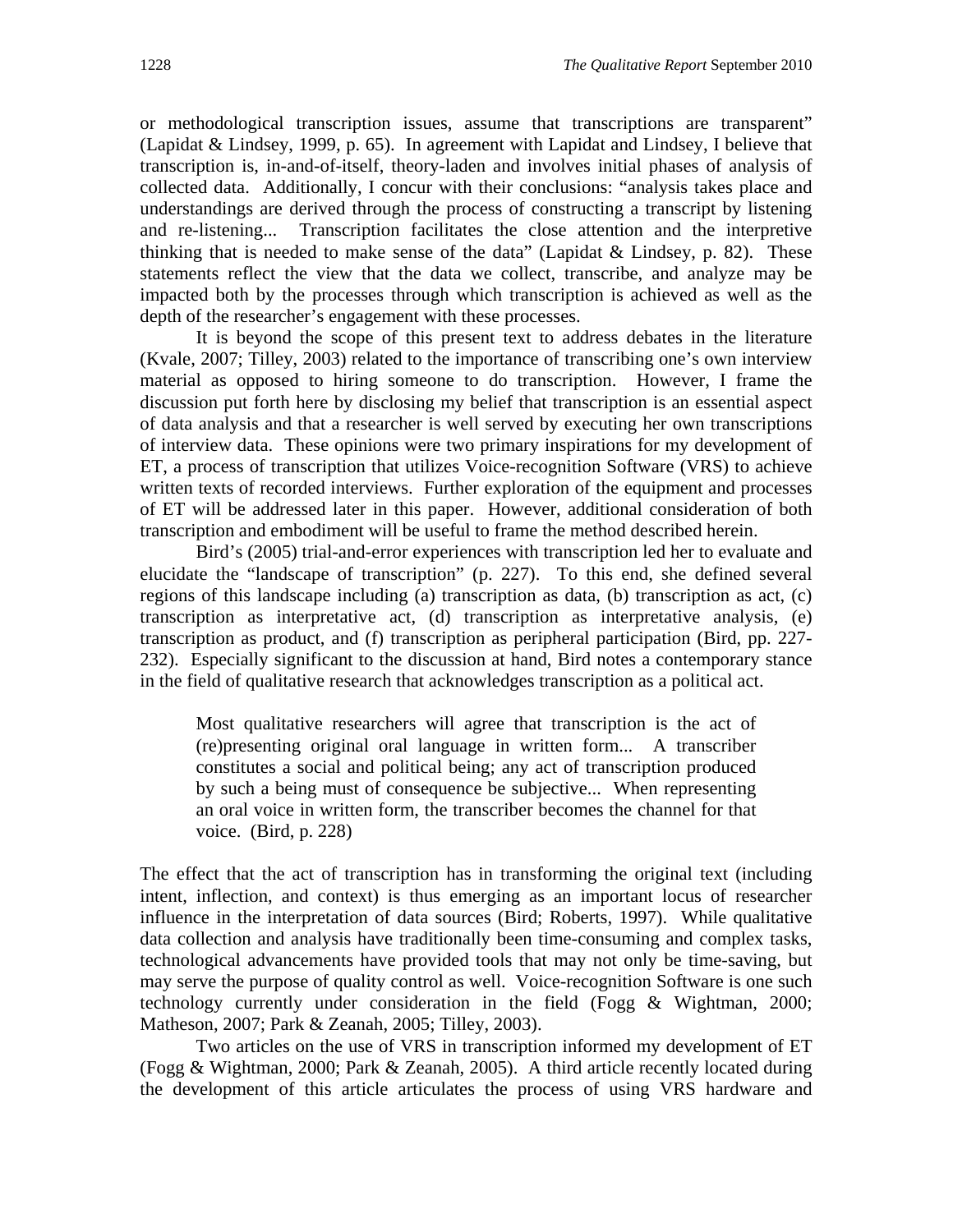software in a cogent and detailed manner (Matheson, 2007). This latter article has continued to improve my own understanding of the potential benefits of furthering conversation on the use of VRS in qualitative research.

Fogg and Wightman (2000) introduced an early take on the use of VRS in qualitative research and summarized pitfalls and benefits for utilizing the emerging technology. A limitation of all current VRS is that the software can only be used with one voice and is not developed to comprehend multiple voices. In other words, the software trains itself to recognize the idiosyncrasies of one user's voice at a time and is not programmed to create text from a recording of multiple voices interacting. Park and Zeanah (2005) described the "listen-and-repeat" method of transcription in which the researcher literally speaks the words of the participants who have been interviewed into the voice-recognition software (p. 254). While this technique is identical at the practical level to ET as well as Matheson's (2007) Voice Transcription Technique (VTT), ET employs an additional set of processes, engaging multiple embodied channels—auditory, vocal, physical, and creative—in the pursuit of deeper understanding of collected data. Matheson's description of VTT details the equipment needed to achieve the highest quality transcriptions and provides great detail on the actual processes in which she engages to achieve such efficacious transcriptions. In this article, I also describe the technologies that I use and processes that I have developed that comprise ET. In addition to the technical aspects of the method, I will also describe the creative and intuitive elements of the work that have impacted the analytical and interpretive processes that are involved in qualitative research.

Like the aforementioned authors, the initial goal of saving time was at the heart of using VRS in my own research. Additionally, within qualitative research literature an emerging focus on the value of creativity to the processes of both data interpretation (Anderson, 2004) and the presentation of results (Denzin, 2001) prompted my own experimentation with VRS and the development of ET. My experience illuminated the undeniable subjectivity inherent to qualitative research and I feel the process can be utilized as a way to deepen any researcher's - novice and expert alike - interpretive analysis of collected data. The distinguishing aspect of ET is the conscious awareness of the embodied aspect of the act of speaking the words of others. Thus, it is my goal to share this method with other researchers to encourage creative engagement rather than objective distance from rich stores of information and contribute to the emerging conversation on VRS as a useful aid in advancing qualitative research.

## **In Search of a Solution: The Discovery of VRS**

As I began the process of transcribing a set of 30 interviews related to women's experiences of intentionally choosing to remain childless for my dissertation (Brooks, 2007), I bemoaned the long hours of work ahead of me. A colleague recommended that I purchase voice-recognition software (Molina, 2005, personal communication), which I initially envisioned simply as a timesaving tool. At the time that I began using VRS in my own work in late 2005, I was unaware of the work of either Park and Zeanah (2005) or Matheson (2007), but developed, as noted above, a strikingly similar baseline approach to using VRS to achieve transcriptions. I quickly recognized, however, that utilizing this new technology also provided integrative processes through which I was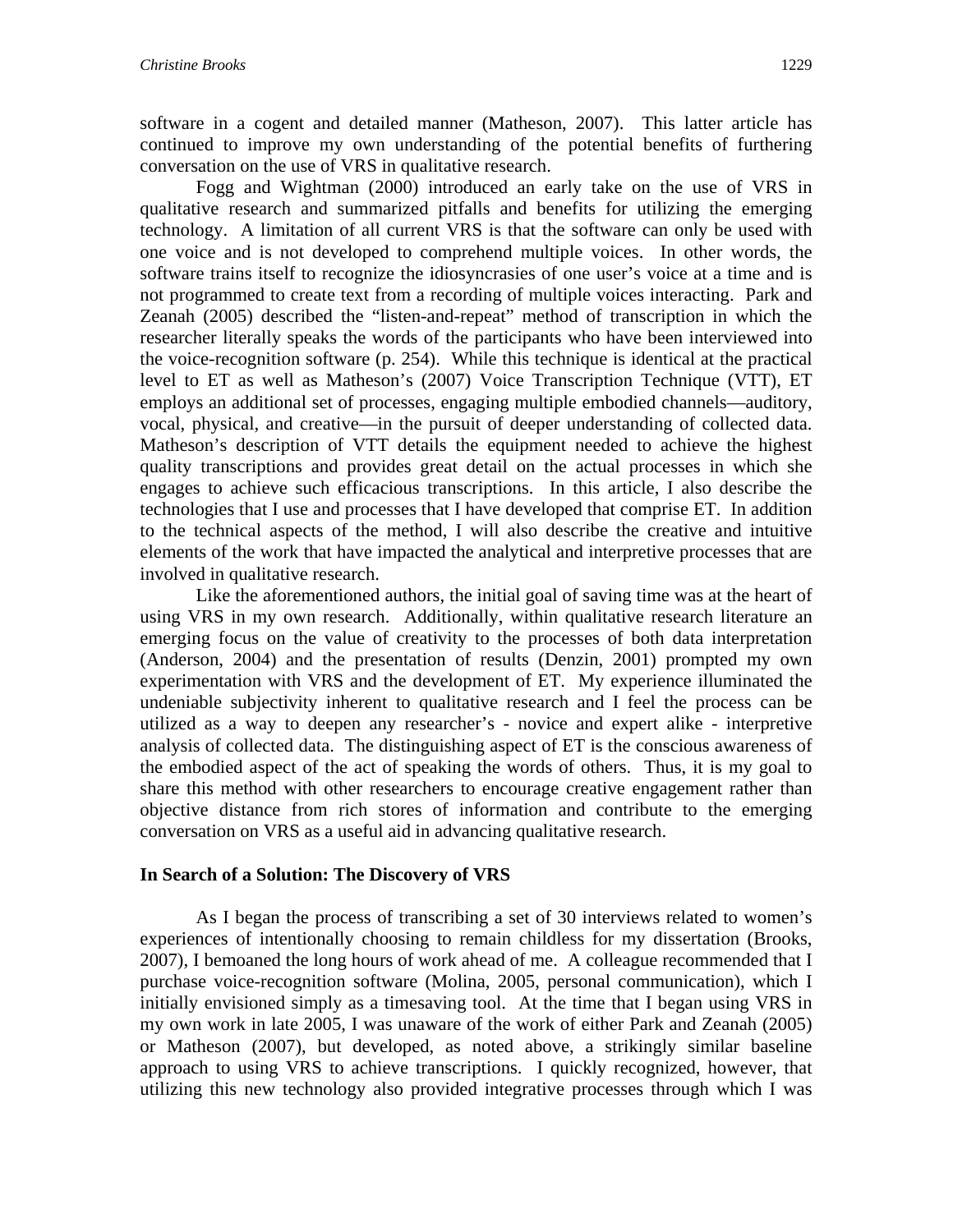engaging with the material; my body, my intuition, and my intellect were simultaneously activated through the act of speaking my participants' words. As I worked with the technique I realized that, above and beyond simply listening, speaking, and creating a written record of what has been said, ET utilizes the whole of the researcher as an instrument with which to experience the interviews in new ways. As the transcriber speaks the participants' words, emotions, intuitions, and even the rudimentary elements of what is actually being said become clearer. As noted in the section above, the stance of the researcher as a consciously aware being with reflexive ability is a critical factor in the success of the process. Additionally, for researchers for whom verbal and auditory channels are strong, ET provides an engagement of voice, ears, and eyes that traditional listen-and-type methods generally omit.

In my own experience, ET creates a state of actively listening, of being embodied and involved with the material. Embodied Transcription allowed me to become acutely aware of how the cadence of a voice, the pacing of speech, and the emphasis on particular words reveals information within an interview that is often lost in translation from spoken word to written text.

#### **Overview of the ET Process**

Embodied Transcription is an iterative process of three cycles: (a) Revisit and Repeat, (b) Revision, and (c) Refinement and Reflection. What follows is a description of the equipment and the three iterative cycles that comprise ET (see Matheson, 2007, for another detailed description of voice-recognition-based transcription). While adhering to all three of the cycles is critical in order to minimize error within the transcription texts produced, the hardware and software one uses for this purpose may vary. In general, in order to engage in ET, a researcher will need a digital voice recorder that can hold extensive amounts of recorded data, a computer with voice-recognition software and a word processing program installed, and the desire to engage in an experimental and creative process.

 For in-person interviews, I use a 60 GB Apple iPod and Griffin iTalk microphone. The iPod is equipped with a voice memo function that allows recording directly onto the device. For telephone interviews, I connect the telephone to the iPod through a Radio Shack Wireless Phone Recoding Controller plugged into the iTalk microphone. The sound quality for this process generally is very good unless the phone connection is weak or distorted in some way. The voice-recognition software (VRS) that I used for my doctoral research was Dragon Naturally Speaking 8.1 (version 9.5 is now available). I have found that Dragon Naturally Speaking 8.1 is accurate a majority of the time after the "training period," or upwards of 20 hours of use, (each VRS software package has a differing length of training time) which may also include dictation of email, writing of texts, or other written work that one must accomplish in the day-to-day life of a researcher or educator.

To achieve ET, several devices must be used at once: the laptop computer loaded with the VRS and a word processing program, as well as the iPod mentioned above equipped with standard earbud headphones. I prefer to use the left ear bud only, as the headset microphone provided by the VRS is most comfortable for me oriented to the right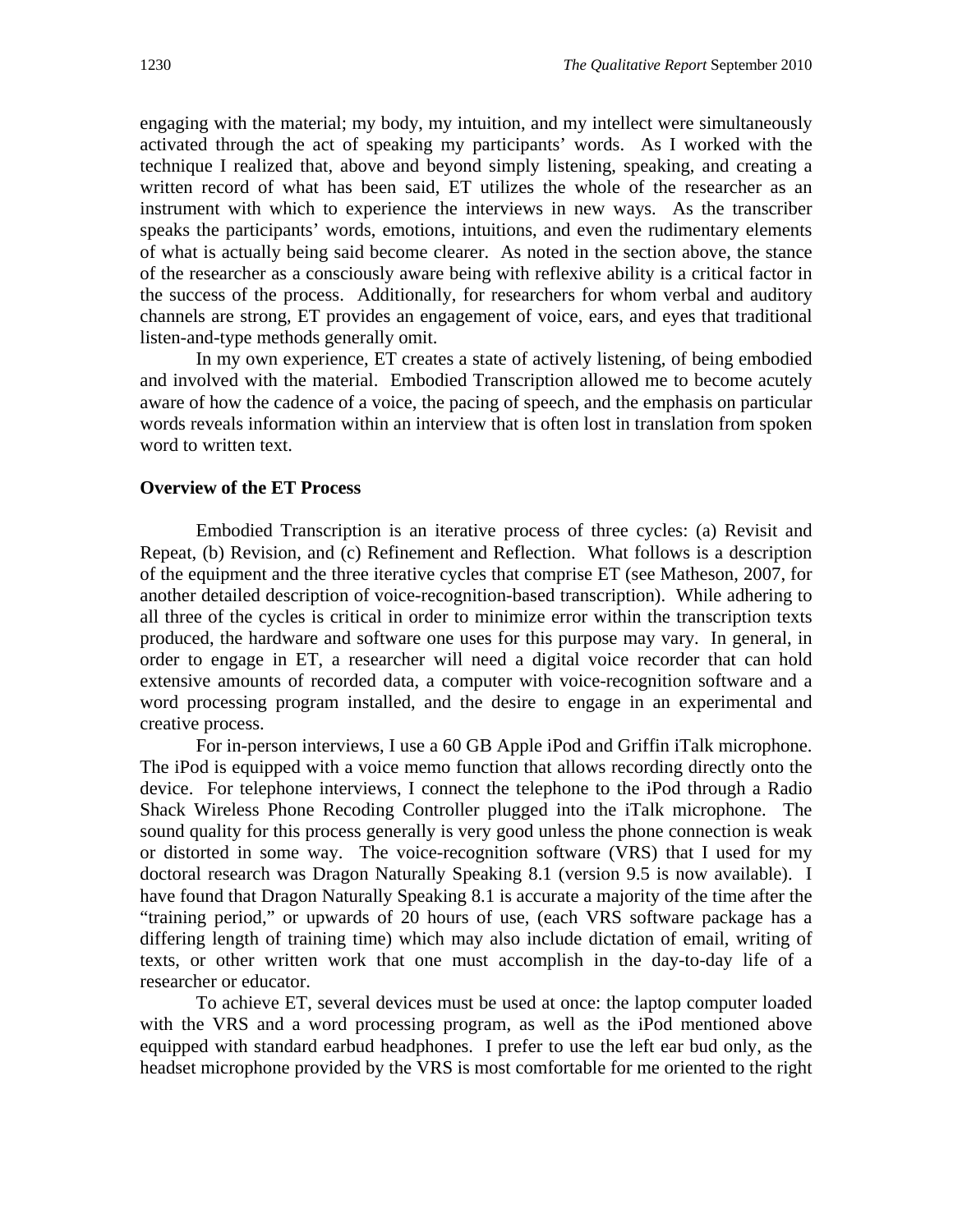side of my head. Even though I am wearing two headsets and surrounded by electronics, this is, for me, where creativity and intuition come alive.

## **Cycle one: Revisit and repeat.**

 Lapadat and Lindsay (1999) noted that, "there is not a one-to-one correspondence between conversational events that unfold during human interaction and what a researcher transcribes from an audio- or video-taped recording" (p. 72). Part of my realization as I developed a method utilizing VRS is that it is a chance to revisit something from the past in order to learn something new from the encounter. I utilize the *listen and repeat* method (Park & Zeanah, 2005), which, for me, means that, as opposed to listening to a chunk of the interview, then pausing the iPod and repeating back as much as I can remember, I prefer to work more akin to a simultaneous translator: following as closely behind the speech of the participant as possible. Since I work with the material in as close to real time as I can, I do not use punctuation and only make grammatical or text corrections on egregious errors that I notice during pauses or while adding inter-text notes. I have found it useful to pause during the process to make notes of feelings or intuitions I may be having, and the unspoken factors within the interview, such as laughter, long pauses, or changes in tone that I notice as I work, but otherwise stay close to real-time.

In this cycle, I use line-breaks to specify when the conversation moves from the interviewer to the participant, but do not take the time to add in attribution. Thus, recognizing that, as Bird (2005) surmises, transcription is "the act of (re)presenting original oral language in written form" (p. 227), the material produced in Cycle One is something new, another experience of the interview act—a re-visitation that has brought about new insight and a new form of data with which to engage. However, this is a raw textual form, and errors produced both by the VRS as well as errors of mis-hearing, misspeaking, and omission must be addressed in Cycle Two, described below.

As a process, Cycle One is an opportunity for close listening and engaging with the cadence and rhythm of the spoken word. The intuitive, creative responses of the researcher mentioned above begin to percolate during Cycle One. For the research through which I developed this method, I conducted one to two hour interviews with 31 women over the course of several months. Each encounter had been memorable. Certain instances about each interview stood out as I reflected back on each woman's perspective on making a conscious choice to never have children (Brooks, 2007). But the subtle nuances of the individual stories grew deeper as I spoke the words of each participant in Cycle One:The determination in Cynthia to maintain her freedom and autonomy, the sorrow in Elinor as she recounted the lack of warmth in her family-of-origin, and the glee that Tracy expressed at having made the right decision for herself. I began to resonate with these emotions as I spoke the words of each woman. The individual stories of the women became much more alive and unique through the execution of Cycle One, and, additionally, the experience of embodying the words of each participant also aided in the initial development of codes and emerging categories. As I transcribed, I noticed key words and phrases that ran through many of the conversations: "freedom," "conscious," "you'll change your mind." Common themes running through all of the women's stories began to rise into my own consciousness. In this cycle, I made note of these converging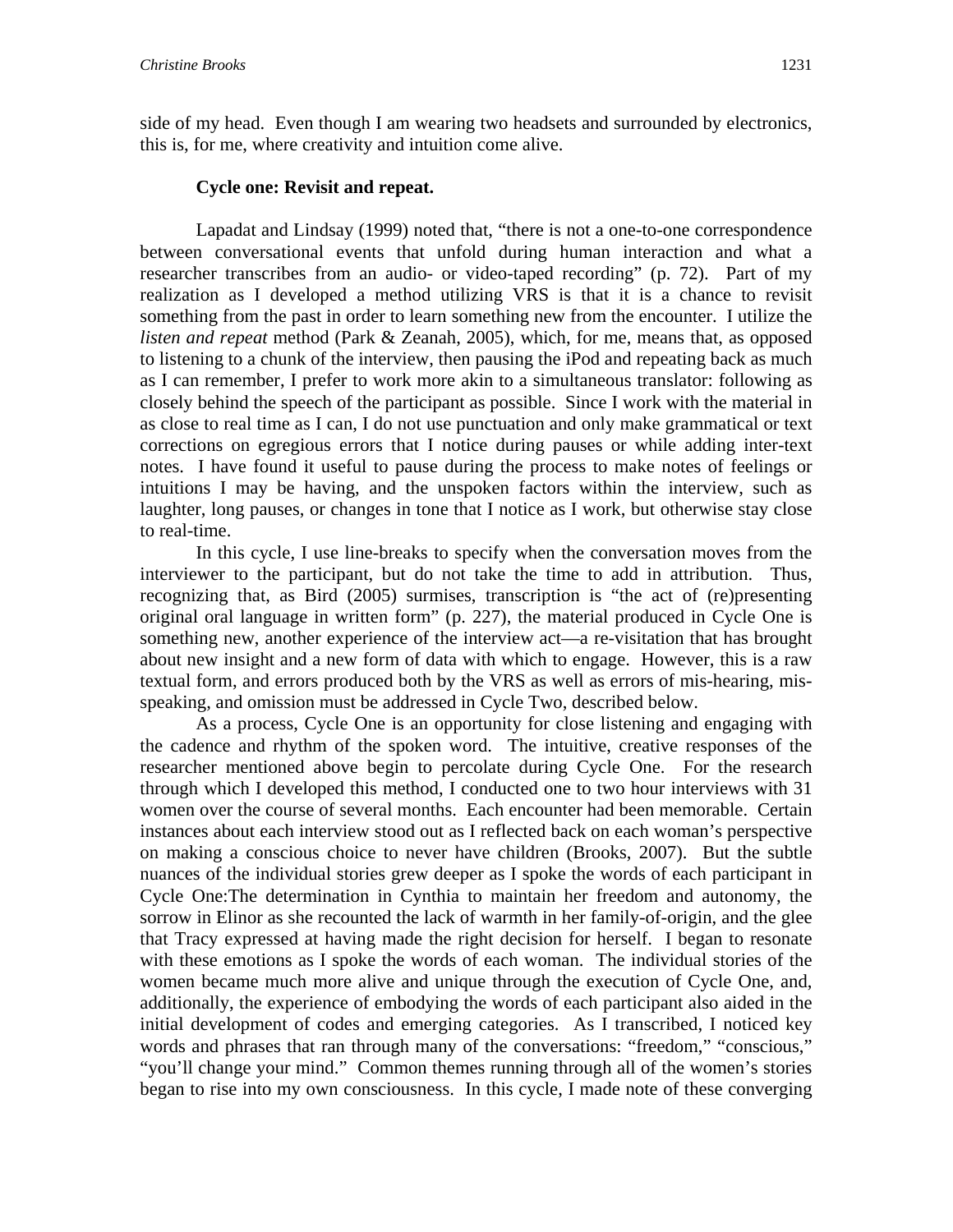concepts as preliminary codes. Additionally, I listened to my hunches as I transcribed each interview and wrote memos if a word stood out or an emotion arose in me as I spoke my participants' words. I did not labor these ideas too much in this cycle, but rather recorded what was arising in my own words for consideration in later stages of data analysis.

### **Cycle two: Revision.**

Of the three cycles, Cycle Two is the most practical and mundane. One drawback of the technology (Fogg & Wightman, 2000; Tilley, 2003) is that VRS does not generate punctuation automatically, but rather requires that it be spoken. Thus, in this cycle, I cull through the material produced in Cycle One to add in punctuation and assign attributions to the respective participants. I find that I prefer to do this process via typing rather than through VRS, but either method would be appropriate depending upon the preferences of the researcher. However, throughout Cycle Two, the need to pay close attention to detail in the raw text affords additional opportunity for understanding the interview's content. I work through this cycle without listening to the recording, which might seem counterintuitive and may pose the threat of introducing error, but I have found that if this process is done immediately after Cycle One in each transcription process it is an opportunity to explore the text through another modality: reading. In addition, through Cycle One, the cadence of the participant's voice becomes an auditory echo so that the flow of the spoken word insinuates itself into the unpunctuated text.

 Since VRS is still evolving and thus is not entirely accurate when utilized in conversational rather than dictational speech cadences, this cycle is also the time to mark those passages that are clearly incorrect. A line such as: "So I always remember, like, when I was a kid..." may appear in the text as "Nose or member like when I was a kid..." Or, "...and that's just so Reno, which is where I grew up, which is so different from even here..." may appear in the text as "...and that's just so Reno Riker out which is so different from you in here..." Major errors such as the latter example are rare and occur most often in places where the participant is speaking rapidly and I, as embodied transcriber, have struggled to keep up.

 In particular, VRS has difficulty recognizing conversational conventions such as "um," "you know," and "oh." Such conventions are often mumbled, tossed into speech quickly, and I have found it difficult to train the VRS to recognize them. Since this type of transcription differs from general dictation, which uses more formal language and more closely mimics writing, this is an area for improvement in later versions of the software.

#### **Cycle three: Refinement and reflection.**

At the beginning of Cycle Three, I listen to the interview again and make punctuation and language corrections that I may have missed in the first two passes. This is also the cycle in which I develop a Gestalt of the interview, since I have been through the material now three times. I find that the "story" of the participant becomes clearer and clearer over the course of the process, and, as mentioned earlier, I incorporate memo writing into each of the three cycles. In Cycle Three, I tend to know more fully the participant's potential positioning within the study; in other words, I have early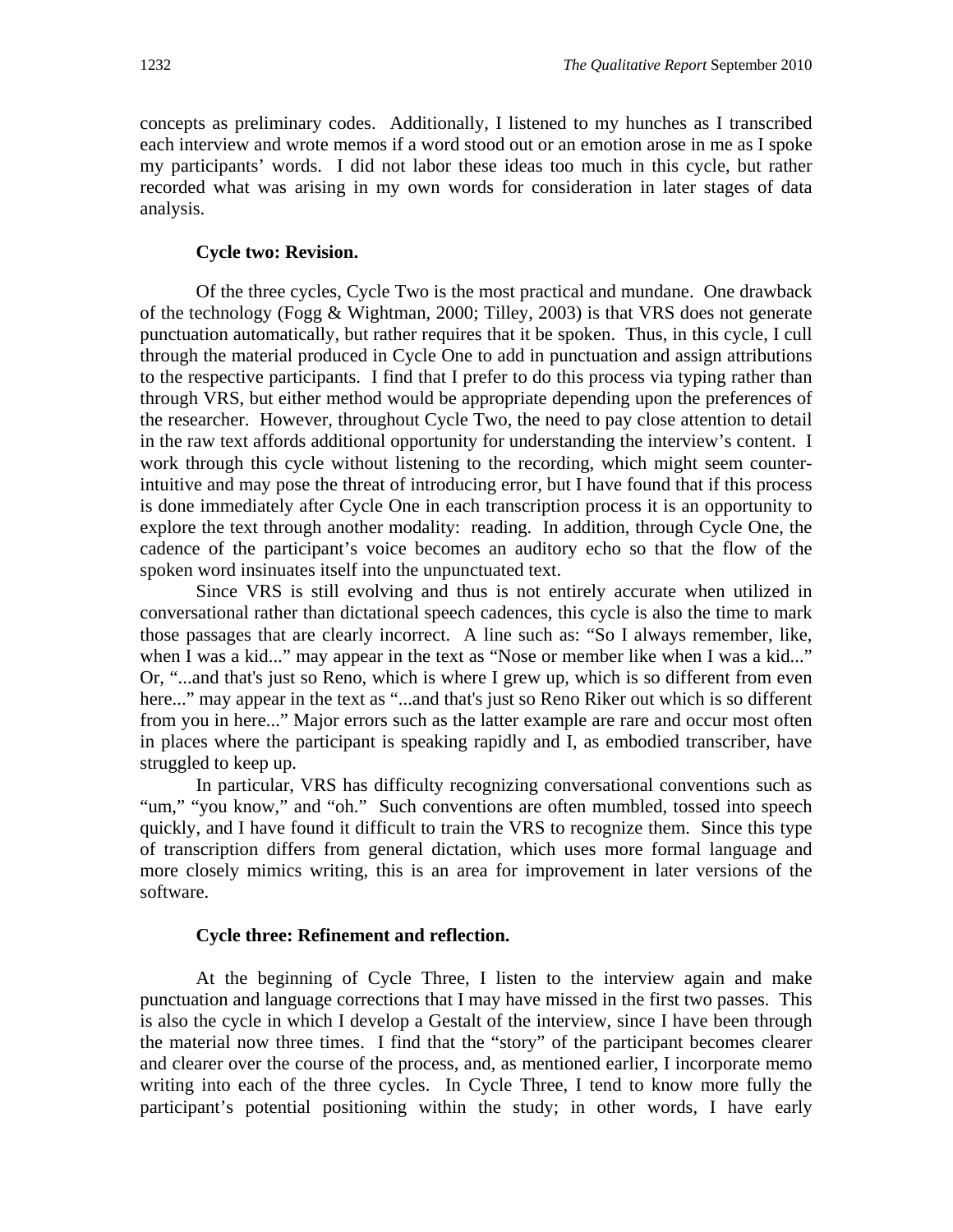conceptions of the "why's" and "where's" of how that participant fits or may not fit the subject matter under consideration. In addition, this is also the place for additional surprises or revelations about the participant's contributions to the study. Cynthia's determination, as described above, is indicative of a majority of the women's desire to live autonomous lives. Elinor's sorrow about issues in her family-of-origin was shared by several other women in the study. Tracy's glee expressed the sentiment of satisfaction and pride that virtually every woman in the study expressed in relation to her life choice. As with each cycle, such impressions, stories, and surprises are noted in memo form for further exploration during later data analysis. Thus, at the end of Cycle Three, for each interview collected, the researcher-transcriber has created both a (re)presentation of the interview experience that can be used for subsequent cycles of analysis, as well as a set of memos written throughout the three cycles that record intuitions and insights into emerging thematic structures that contribute to later interpretations of the database.

Each cycle within ET – Revisit/Repeat, Revision, and Refinement/Reflection provides an additional way for the researcher to enrich her comprehension of participants' experience. I recognized this benefit, I believe, from my own training in both the humanities and the arts prior to embarking on a career in psychology. The dual influences from my prior education of postmodern theory and performance art are core concepts that informed the development of ET. Thus, a brief segue into these two areas and the impact that postmodern theory and performance art have had on me and other qualitative researchers (as evidenced in the literature), will detail a conceptual frame within which I have developed and experimented with this method.

### **Postmodern Considerations Influencing Research and Data Manipulation**

 The postmodern and poststructural turns in qualitative research have made important impacts upon the field, including greater focus on concerns such as subjectivity, the political nature of language, and the insider/outsider debate regarding the relationship of the researcher and researched (Denzin, 2001; Lather, 1991). Building upon the postmodern bedrock of Derrida (1972, 1976), Foucault (1980), Lyotard (1984), and Shawver (1996), Cosgrove and McHugh (2002) suggest that language is the primary tool through which social construction is achieved: "language (the term discourse is frequently used because of its inclusive connotation) is seen as *constituting* rather than *revealing* reality. Language affects what we do (and don't) notice, what we do (and don't) experience (Layton, 1998; Shawver, 1996)" (p. 24). Holding the tension between "feminist identity politics" and a postmodern perspective, allows a researcher to "examine the relationship between ontology (being) and epistemology (knowing)" (Cosgrove & McHugh, p. 25). However, my critique of a strict postmodern perspective is that it relies virtually exclusively on language (textuality), to the exclusion of additional locations of meaning such as the body and the concomitant expressions communicated in non-verbal form(s). These concepts will be addressed in further detail below. Nonetheless, postmodern theorists and researchers have focused a critical lens upon power dynamics inherent to the construction of language. This is of great importance to qualitative research in that self-expression and verbal descriptions of subjective experience are the heart of qualitative data. In short, heightened awareness of the power of language and the ability and/or rights that researchers have to interpret the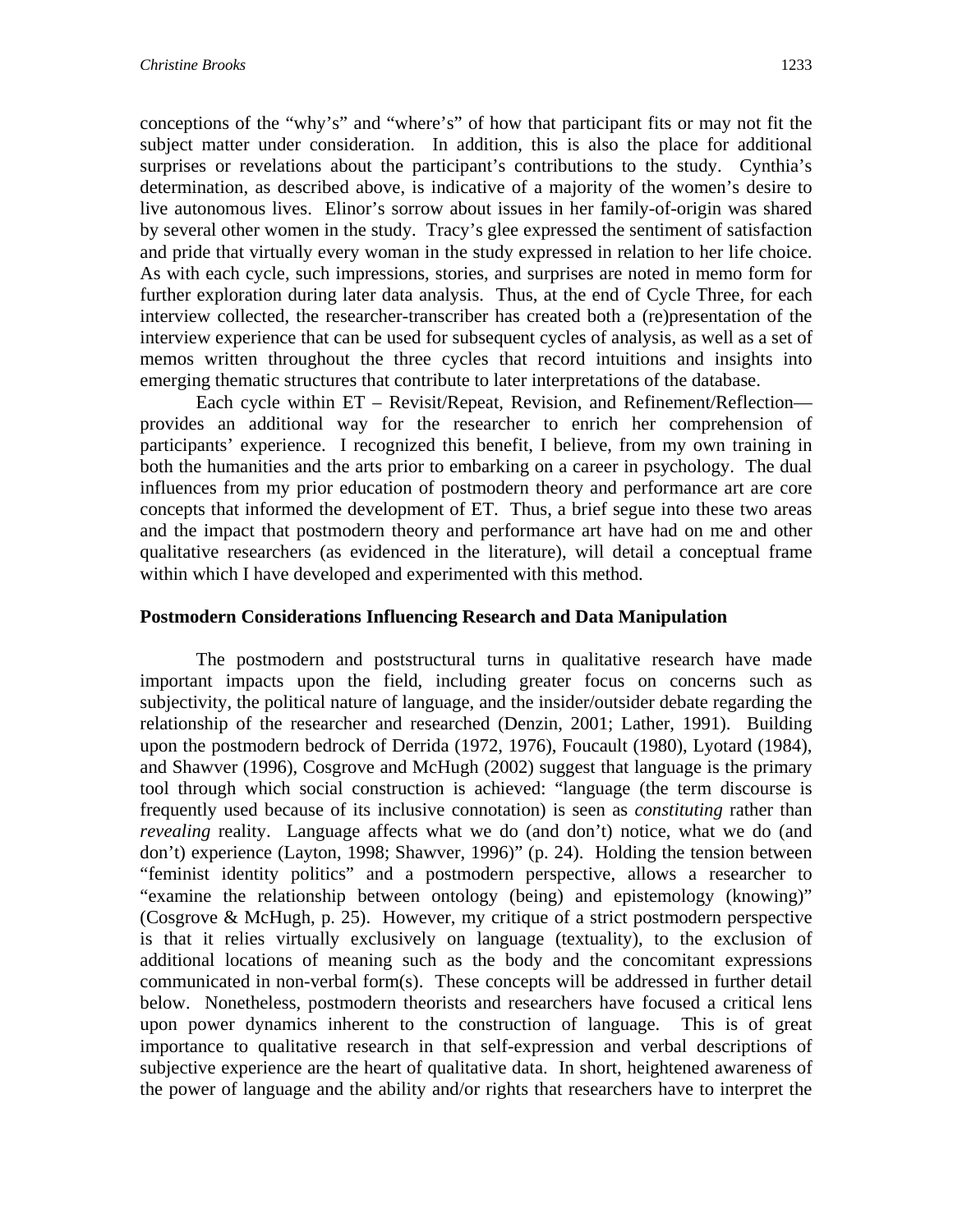language expressed by research participants are both critical elements of consideration to achieve nuanced reporting of findings and are in-and-of themselves political acts.

 Denzin's (2001) vision of the Reflexive Interview underscores the often unspoken fact that qualitative research is political and culturally-situated, not only within the researcher's and research participants' milieu, but within the interplay between them as well. He writes, "we have told our tales from the field. Today we understand that we write culture, and that writing is not an innocent practice. We know the world only through our representations of it" (Denzin, 2001, p. 23). Denzin, influenced by the work of Butler (as cited in the quote below), draws our attention to the *performativity* of contemporary culture(s). As Denzin notes:

 We inhabit a performance-based, dramaturgical culture. The dividing line between performer and audience blurs, and culture itself becomes a dramatic performance. This is a gendered culture with nearly invisible boundaries separating everyday, theatrical performances from formal theatre, dance, music, MTV, video and film (1990: 2, 1997: 159, 1999: 19)… but the matter goes even deeper than blurred boundaries. The performance has become reality. (p. 26)

 Denzin (2001) illustrates Lapadat and Lindsay's (1999) observations that, within qualitative research literature, much attention and scrutiny has recently been devoted to the complex, meaning-laden process of interviewing. I posit that such consideration must also be applied to the act of transcription; the process that initially "inscribes" (Smith, personal communication, August 2006), the original performance(s) and center(s) of meaning in an interview into a utilitarian medium: text. As elucidated below, Embodied Transcription is a process that acknowledges the performative influences of both art and culture on lived experience—including the solitary work of qualitative data transcription.

#### **Conceptualizing Embodiment from Multiple Perspectives**

The deconstruction of language prompted by the postmodern turn offered vital contributions to qualitative research by uncovering power dynamics and socially constructed lived experience often overlooked in traditional psychological research. Of equal importance, the embodied nature of the production of language also must not be overlooked. Language cannot be produced without a body. Words are constructed and delivered through mental processes that generally become vocalization or a physical act of writing. Properly addressing the multiple ways that embodiment is conceptualized and utilized within qualitative research in the social sciences—not to mention in philosophy, art and performance theory, cultural studies, and critical theory—is important, but a larger project than the discourse at hand (see Todres, 2007, for a detailed discussion of his conceptualization of "embodied inquiry").

 Nonetheless, building upon Bird's (2005) recognition of the socio-political nature of transcription, concepts evaluated here include how the integration of the body and voice of the researcher may impact analysis and interpretation of data. Several key constructs are useful in framing how embodiment influences transcription practices and is the foundation of ET. In the effort to dismantle the Cartesian duality that separated mind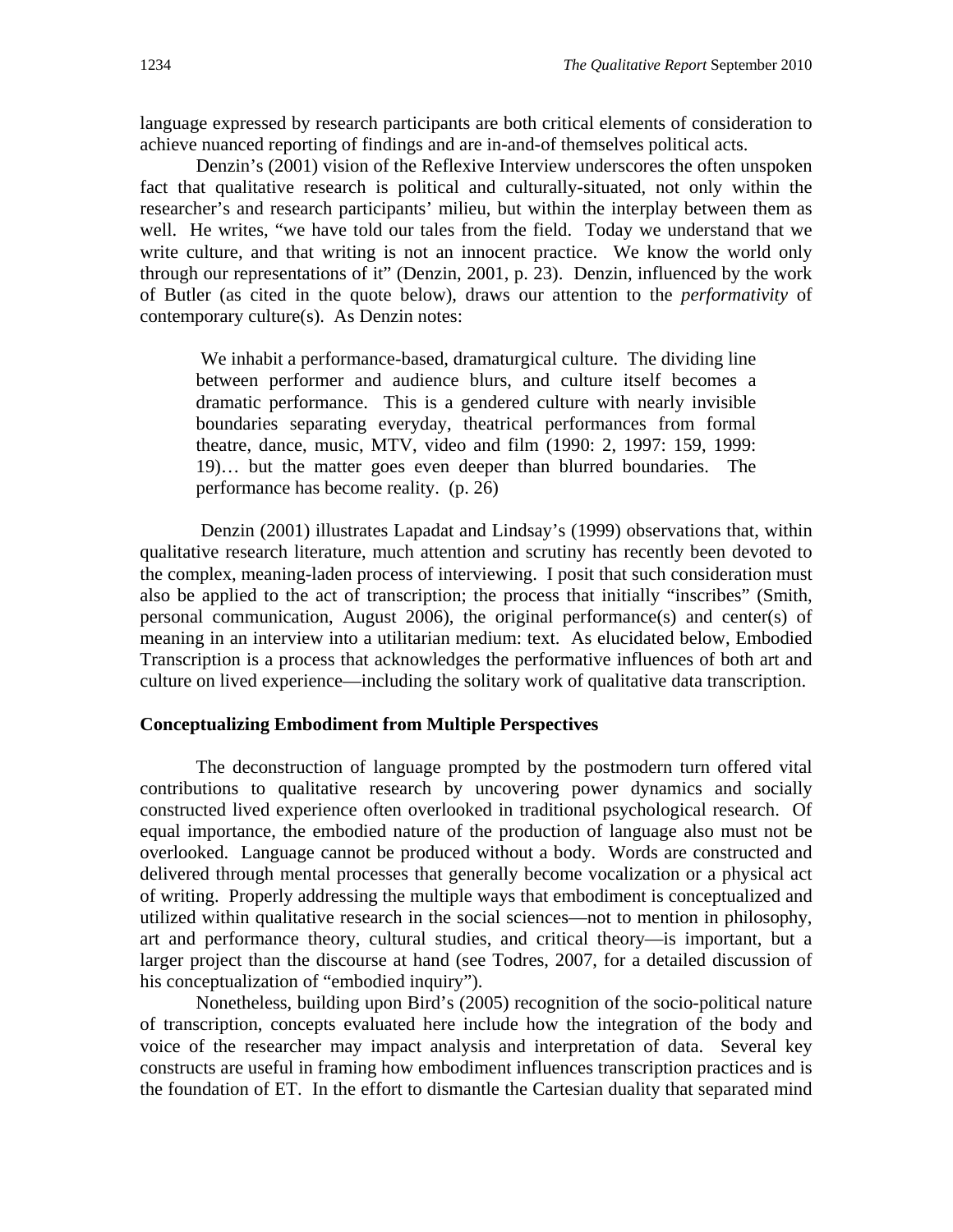and body, Merleau-Ponty (1962) grounded all lived experience in the body and its relation to situated contexts: "the work is inseparable from the subject which is nothing other than a project of the world; the subject is inseparable from the world" (p. 491). Within ET, I am defining *embodiment* as one's awareness of experiencing and interpreting the world in-, of-, and through one's body. Embodiment is the perspective of acknowledging how the body *is* the lived experience: personally, culturally, and sociopolitically (see Grosz, 1995; Lakoff & Johnson, 1999). This definition also acknowledges that the body is a repository of forms of knowledge. Wilshire (1989) noted such bodily knowing as alternative to and augmentative to intellectual knowing. However, others argue that embodied knowing is integrative and holistic, not augmentative (Anderson, 2004; Todres, 2007).

 Re-membering the holism inherent to embodied knowledge within the context of qualitative research, led me to return to my own roots as an actress throughout my young life and early adulthood and to speculate that my own performance roots could contribute to a greater understanding of the psychological phenomenon I choose to study as a researcher. The body is central to performance; no mind-body split is possible if an artist is to truly portray an other (Stanislavski, 1936). Word, breath, gesture, pace, thought, and purpose are in alignment. Embodiment is the prerequisite for the craft.

 In the realm of the arts, knowing in the body, most specifically through intuition and creativity, is crucial to the creation of an artistic product: a performance, a dance, a painting, a poem. Such bodily engagement is becoming increasingly prevalent with regard to the presentation of qualitative research findings (Denzin, 2001; Janesick, 2001; Spry, 2006). Janesick explored the benefits of intuition and creativity within the research process. She defined intuition as "immediate apprehension or cognition. Intuition is a way of knowing about the world through insight and exercising one's imagination" (p. 532). Creativity, as she defined it, is "in it's generic sense... having the sense or quality of being created rather than imitated" (p. 532). Janesick concluded that embracing the gifts afforded to the qualitative researcher by intuition and creativity enables us to "present a more complete, holistic, and authentic study of our own role as storytellers and artist-scientists... Nothing is so important to the story as the words we use, both intuitively and creatively" (p. 539).

 Todres and Galvin (2008) also focused on the importance of words in their development of "embodied interpretation" as part of their own phenomenological research (p. 576):

Embodied interpretation is a body-based hermeneutics in which qualitative meanings are pursued by a back-and-forth movement between words and their felt complexity in the lived body. The movement between the whole of the felt complexity at any moment (that is 'in the more') and the part that 'comes to language' is a practice that keeps open the creative tension between words and the aliveness of what the words are about.

I concur with Janesick (2001) and Todres and Galvin (2008) that, as qualitative researchers relating to the voices and words of essential contributors to a chosen area of interest (participants), we must engage holistically, or in an embodied way, with our data. Through the reflexive process of ET, words become voice and vice-versa. Intuition and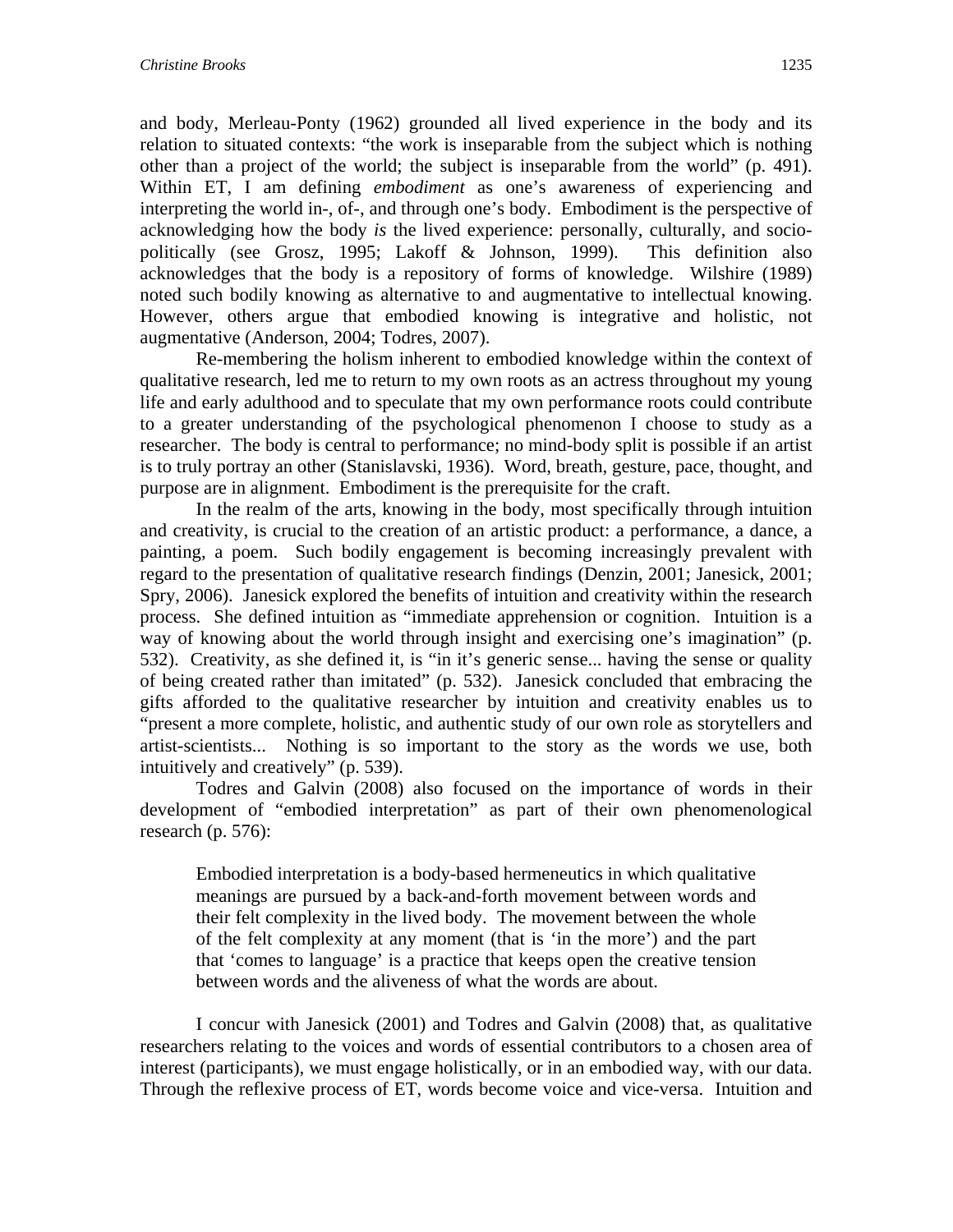creativity are catalysts for intimate engagement with the data and the embodied experience of the researcher brings about "aliveness" to the transcribing process (Todres & Galvin, p. 576). As described below, ET enables comprehension of what the participant has said while also affording the researcher the opportunity to explore feelings, ideas, and symbols the vocalization of a participant's words may evoke.

 Performance artist Anna Deavere Smith has created one-woman shows that explore race in America. Her technique for her two one-woman shows was to interview members of a community that experienced a racially influenced conflict, and to represent as many diverse voices from that community as possible (Smith, 1992, 1993). From the recorded interviews, she utilized transcribed texts—verbatim—to represent various community constituents. She embodied the voices, performing them one at a time. Smith, as Denzin (2001) noted, "learned how to listen carefully... learned to inhabit the words of the other... use their manner of speech as a mark of individuality... see that a person can be completely present in their speech, and this is a gift... (p. 34). While ET does not result in public performance, the idea of Smith's process also influenced my development of the technique. As Denzin so succinctly noted of Smith's work, "words become a means, or method for evoking the character of the person" (p. 34).

Within ET, the character of the participant is more fully revealed. Rather than create art from the data, as Smith did, what is learned or intuited may be recorded through memo-writing to be incorporated into later stages of analysis. As will be noted in a subsequent section, awareness of the fine line between interpretation and projection must always be maintained during the employment of ET as a best practice of the technique. Additional considerations of the edge between performance and engagement with data will be included in the discussion of potential pitfalls that follows below.

 Like the other cutting-edge qualitative researchers noted earlier, the work of methodologist Rosemarie Anderson (2001, 2004) specifically integrates creativity and intuition into research and has influenced ongoing refinement of ET. Anderson's method, Intuitive Inquiry, is "an epistemology of the heart" (2004, p. 1). It is a hermeneutical method that moves through five successive cycles that result in findings of a specific research endeavor. As with the broad concept of embodiment mentioned previously, not enough time or space is available here to fully explicate the entire method, but the cyclical structure has served as a strong model for the three-cycle structure of ET, as has the three to four cycle structure of Gilligan, Spencer, Weinberg, and Bertsch's (2003) data analysis method, the Listening Guide.

 In addition to the structural influence afforded by Intuitive Inquiry, a major tenet of this method is that it "joins intuition to intellectual precision" (Anderson, 2004, p. 1). Beyond Janesick's (2001) reliance on the arts for an understanding of intuition, according to Anderson (2004), the process of intuition is a transpersonal act which may take several forms and is admittedly difficult to quantify. "In one moment, intuition seems vibrant and breathtaking to behold—and then it disappears" (p. 4). Yet the author nonetheless purports that intuition is a viable form of knowing. This is in keeping with ongoing debates in the literature regarding social construction of the forms of knowledge which are deemed sound in research and which are disavowed (Braud & Anderson, 1998; Clements, Ettling, Jenett, & Shields, 1998; Holstein & Gubrium, 2008; Moustakas, 1990; Wilshire, 1989). One example of the utilization of multiple forms of knowledge to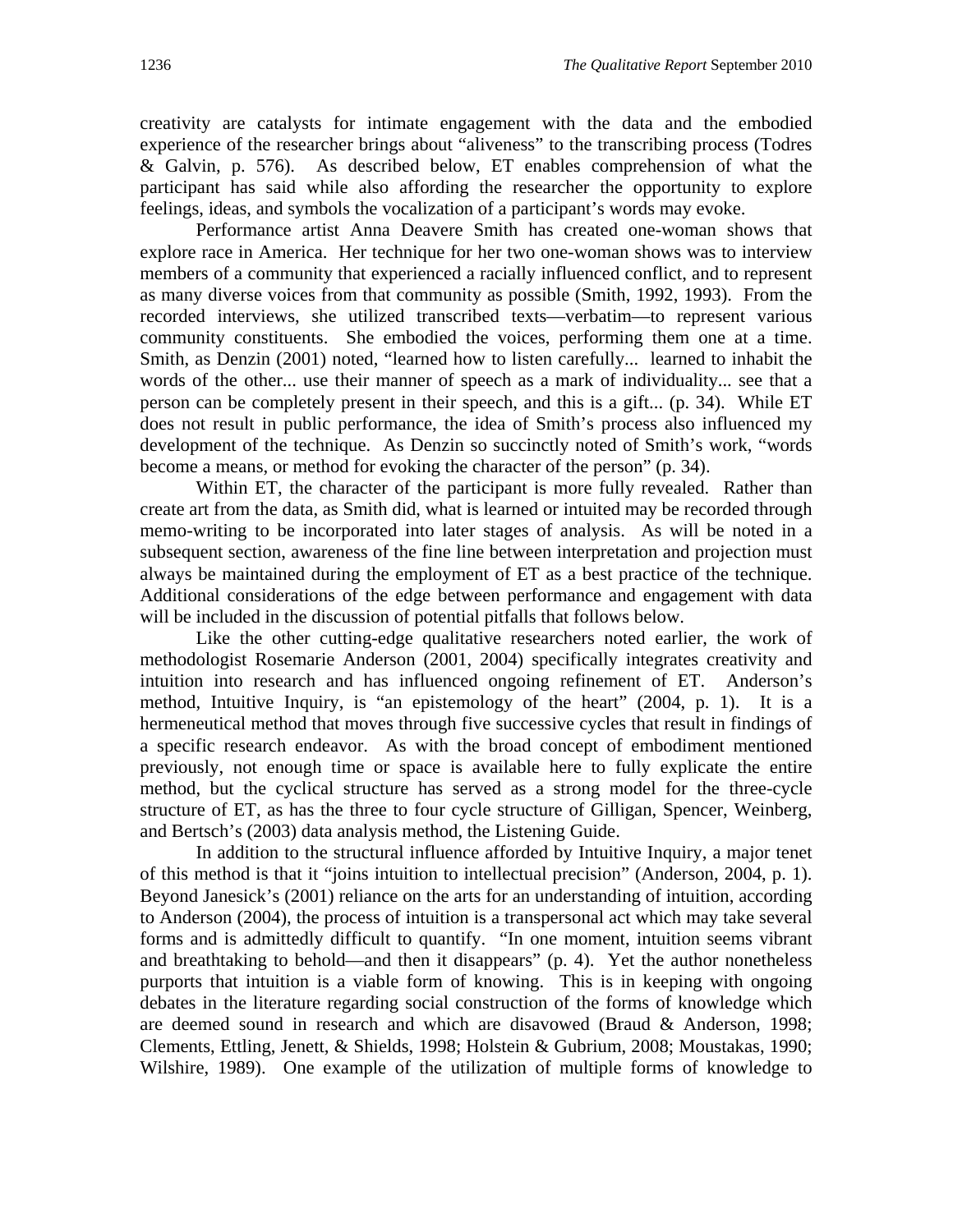enhance qualitative research, according to Anderson, is the use of *resonance* to validate research findings. She writes:

Akin to the use of acoustic resonance in music and physics, embodied writing [an aspect of Intuitive Inquiry] employs the principle of sympathetic resonance... For example, if I bow a string on a violin, the same string on another violin across the room will begin to resonate as well. Resonance is immediate and direct. In a like manner, as I read accounts of the experiences of others—experiences both similar and dissimilar to my own—I often find myself in resonance... It strikes a chord with me... Another's depictions are similar enough to mine to help me feel through to the experience of another. It becomes a part of me. (2001, p. 84)

As Denzin (2001) also discusses, Anderson (2001) here touches upon the reflexivity inherent to a researcher's engagement with data sources. Each of these authors underscores the reality that the researcher is a central component to the research endeavor, and that postpositivist stances of objectivity purported by earlier qualitative researchers (Glaser, 1992; Strauss & Corbin, 1990) prohibit the utilization of an important instrument of knowledge: the body, which is filled with emotion, intuition, and senses. The use of Intuitive Inquiry affords a researcher tools with which to engage deeply with data sets through multiple epistemological lenses. The goal of the multimodal cyclical structure of ET affords similar complexity and rigor to the process of transcription but ensures the researcher's listening experience is captured for later review and application.

## **Potential Pitfalls and Criticisms**

 In an explication of the ongoing refinement of the Intuitive Inquiry method described above, Esbjörn-Hargens and Anderson (2006) underscored the need for the researcher to maintain awareness of and commitment to personal development as an aspect of the use of the method. They wrote: "The method is radically personal... demanding and rigorous. It is suitable for researchers willing to explore their own experience and beliefs systematically, and to open themselves repeatedly to aspects of living that exceed our usual materialistic and cognitive orientation" (p. 301). Like Intuitive Inquiry, ET also requires awareness of one's sense of self in order to maintain the boundaries between the self—emotions, thoughts, projections, opinions, and embodied knowing—and the reported experiences of the participants.

 The research project through which I developed ET included a participant pool of which I, the researcher, was an insider (Brooks, 2007). My own demographic markers closely resemble the majority of women who participated in the project, including being white, middle- to upper-middle class, highly educated, and located on one of the coasts of the United States. Due to our collective similarities, there were both benefits and possible pitfalls that arose in utilizing this technique. The benefits included close identification with the social location(s) of these women. I know the primary terrain in which they have lived: ethnically, with regard to gender, and generally with respect to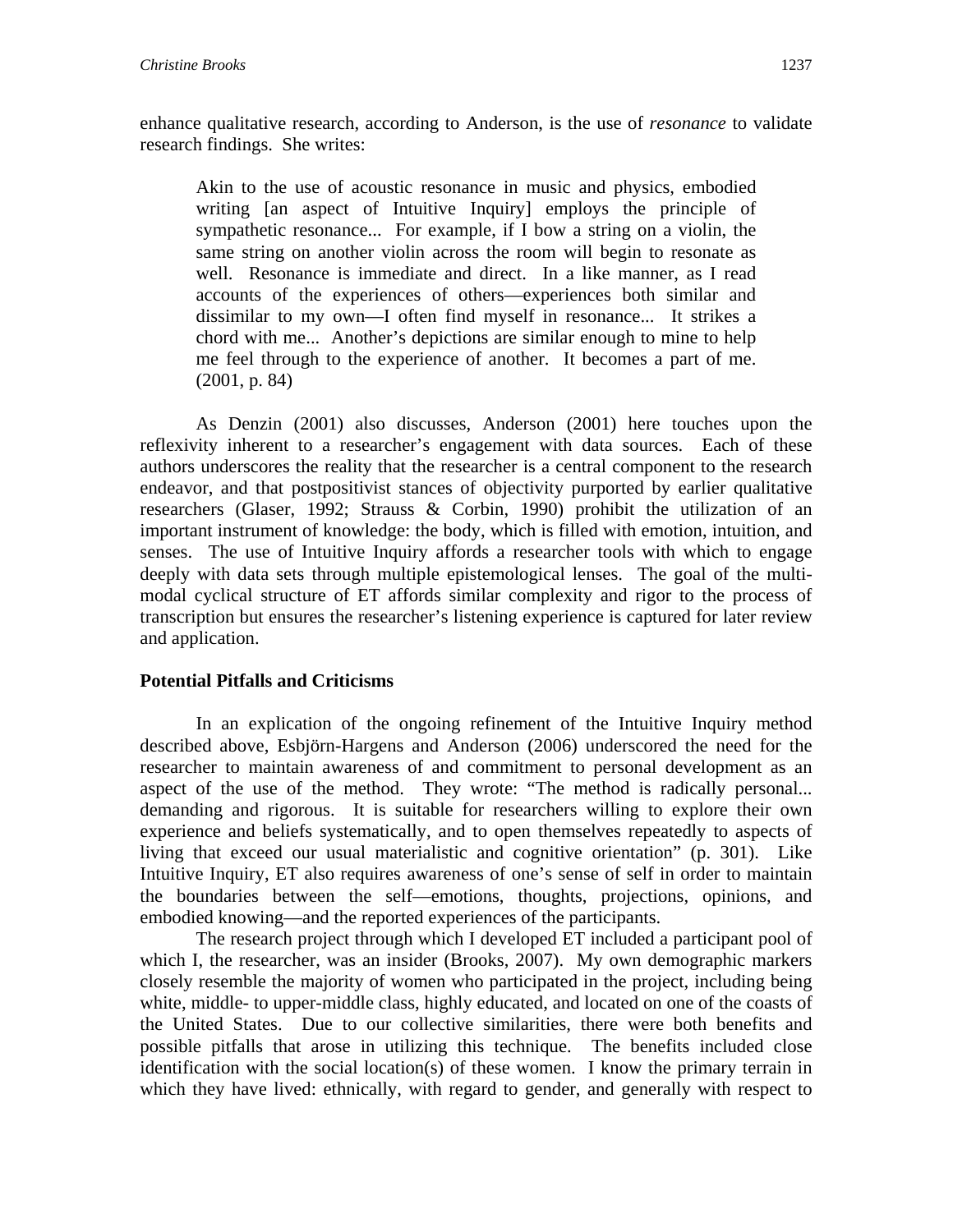geographic location and class. Thus much of our language was shared. While, as stated, the commonality among us was a benefit, it also suggests the possibility for projection, a phenomenon Boyatsis (1998) suggests is a potential problem throughout qualitative research processes. During each cycle as thoughts, feelings, and intuitions arose, I often found myself taking a moment to ask: "Is this true for this participant? Or is this only true for me?" I use this example to illustrate the importance of reflexivity within the process in order to maintain mindful discernment while walking the fine line between deep understanding of the experience of others and projecting meaning onto the spoken representations of the lived reality shared in the interview setting. In other words, while discourse represents the experience of others but is not the experience itself (cf., as discussed in Bird, 2005), it nonetheless is often as close as we may come, and is one of the essential ways through which we gain understanding of phenomena in research.

 Thus, insider status creates one set of challenges that must be addressed when using ET. What, then, of difference? In one performance by Anna Deavere Smith (2007) I observed via the internet, she made a point of emphasizing that she generally does not wear shoes as she performs the various characters she has created. However, she went on to say, "The other reason I don't wear shoes is just in case I really feel like I have to cuddle up and get into the feet of somebody... walking really in somebody else's shoes" (Smith, 2007). The "somebody" she refers to is a white, middle-American, male, Republican bull rider—quite a stretch from her New York, multi-racial, female, artist identity. But what she suggests here is that we have the ability, with careful attention, careful listening, and the maintenance of awareness of our own socially constructed nexus of influence, to understand an "other." Further research that includes diverse populations as well as situations in which the researcher is positioned as an outsider will benefit the emerging understanding of the ways in which insider/outsider status influences the utility of ET.

 Beyond the social construction of the self, the researcher as discrete individual also impacts the usefulness of the application of this technique. Fogg and Wightman (2000) note that "cognitive aspects of switching modalities (hearing to speech vs. hearing to typing)" (p. 7) and a researcher's cognitive style (auditory or visual) may cause difficulty for some in mastery of the use of VRS, and thus may impact the successful utilization of ET. However Fogg and Wightman also suggest that for those with less proficient typing skills, the utilization of VRS may greatly improve accuracy and speed of transcription. Thus, a researcher's cognitive and technical strengths and weaknesses may be weighed in the decision whether or not to engage in ET.

 This technique was developed during the transcription of one-on-one interviews. Tilley (2003) has noted the challenges of utilizing VRS for focus groups or transcribing group interviews. Additional applications of ET in such group transcription environments are required in order to validate it as a viable technique for such purposes.

An additional area with potential pitfalls is the technology utilized in this type of work, and the possibility of technical failures. Voice-recognition Software creates stores of data for continued improvement of accuracy during dictation processes. Thus, taking care to keep computer hard drives free from viruses is one important element of productive use of the technologies. Proper storage and back-up of the original digital recordings of the interviews also ensures that further rounds of ET can take place if electronic transcription files are lost or damaged. Finally, unless one is technologically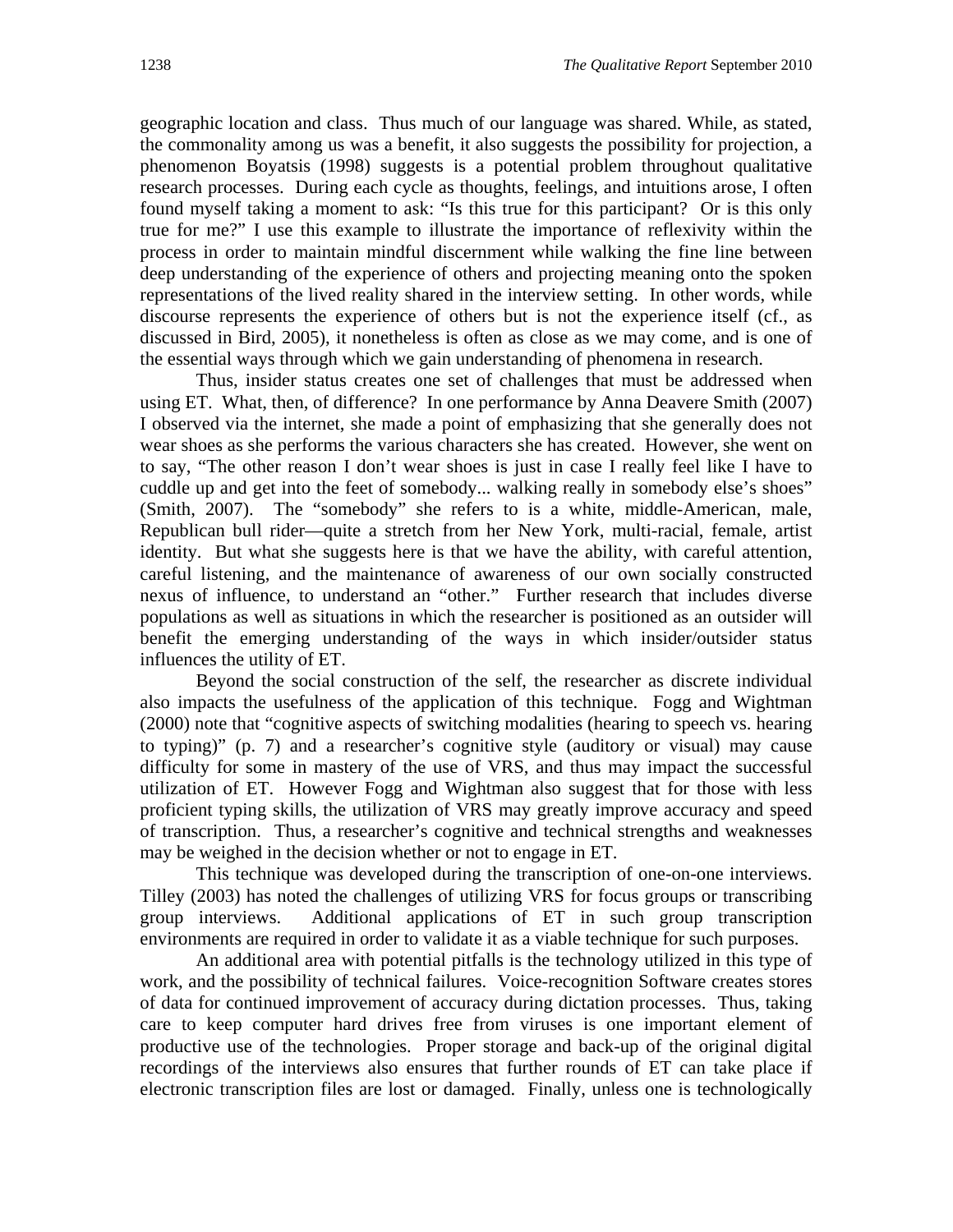savvy, having access to a computer technician can also be an invaluable resource for finding creative solutions to confusing technical interfaces.

#### **Conclusion**

The development of ET evolved out of my own research needs: to reduce the time requirements to produce transcriptions of qualitative research interviews and remedy my frustration with a lack of ability to connect to the deeper meaning and content in interviews when utilizing the listen-and-type method. My use of VRS and implementation of ET has altered my understanding of the position of transcription in the overall process of qualitative research. As noted above, transcription is an initial act of analysis and interpretation. Due to the profound experience of deepened understanding of the interview data that resulted from my own ET processes, it is my contention that ET is most effective when performed by the primary researcher conducting the inquiry. However, further exploration of the interpretive analysis produced by hired transcribers may result in the discovery of new opportunities for inter-rater comparisons among members of a research team. Continued experimentation with new technologies and techniques as well as further discussion of the topic in the professional literature would afford the field much-needed additional scholarship that purposefully situates the transcriber and transcription processes squarely in qualitative research as an influential part of the construction of—and analysis of—collected databases.

#### **References**

- Anderson, R. (2001). Embodied writing and reflections on embodiment. *Journal of Transpersonal Psychology, 33*(2), 83-96.
- Anderson, R. (2004). Intuitive inquiry: An epistemology of the heart for scientific inquiry. *Humanistic Psychologist, 32*(4), 307-341.
- Auerbach, C. F., & Silverstein, L. B. (2003). *Qualitative data: An introduction to coding and analysis*. New York, NY: New York University Press.
- Bird, C. M. (2005). How I stopped dreading and learned to love transcription. *Qualitative Inquiry, 11*(2), 226-248.
- Boyatsis, R. E. (1998). *Transforming qualitative information: Thematic analysis and code development*. Thousand Oaks, CA: Sage.
- Braud, W., & Anderson, R. (Eds.). (1998). *Transpersonal research methods for the social sciences: Honoring human experience*. Thousand Oaks, CA: Sage.
- Brooks, C. (2007). *"Being true to myself": A grounded theory exploration of the process and meaning of the early articulation of intentional childlessness*. Unpublished doctoral dissertation, Institute of Transpersonal Psychology, Palo Alto.
- Clements, J., Ettling, D., Jenett, D., & Shields, L. (1998). Organic research: Feminine spirituality meets transpersonal research. In W. Braud & R. Anderson (Eds.), *Transpersonal research methods for the social sciences: Honoring human experience* (pp. 114-127). Thousand Oaks, CA: Sage.
- Cosgrove, L., & McHugh, M. C. (2002). Deconstructing difference: Conceptualizing feminist research from within the postmodern. In L. H. Collins, M. R. Dunlap, & J. C. Chrisler (Eds.), *Charting a new course for feminist psychology* (pp. 20-36). Westport, CT: Praeger Publishers/Greenwood Publishing Group, Inc.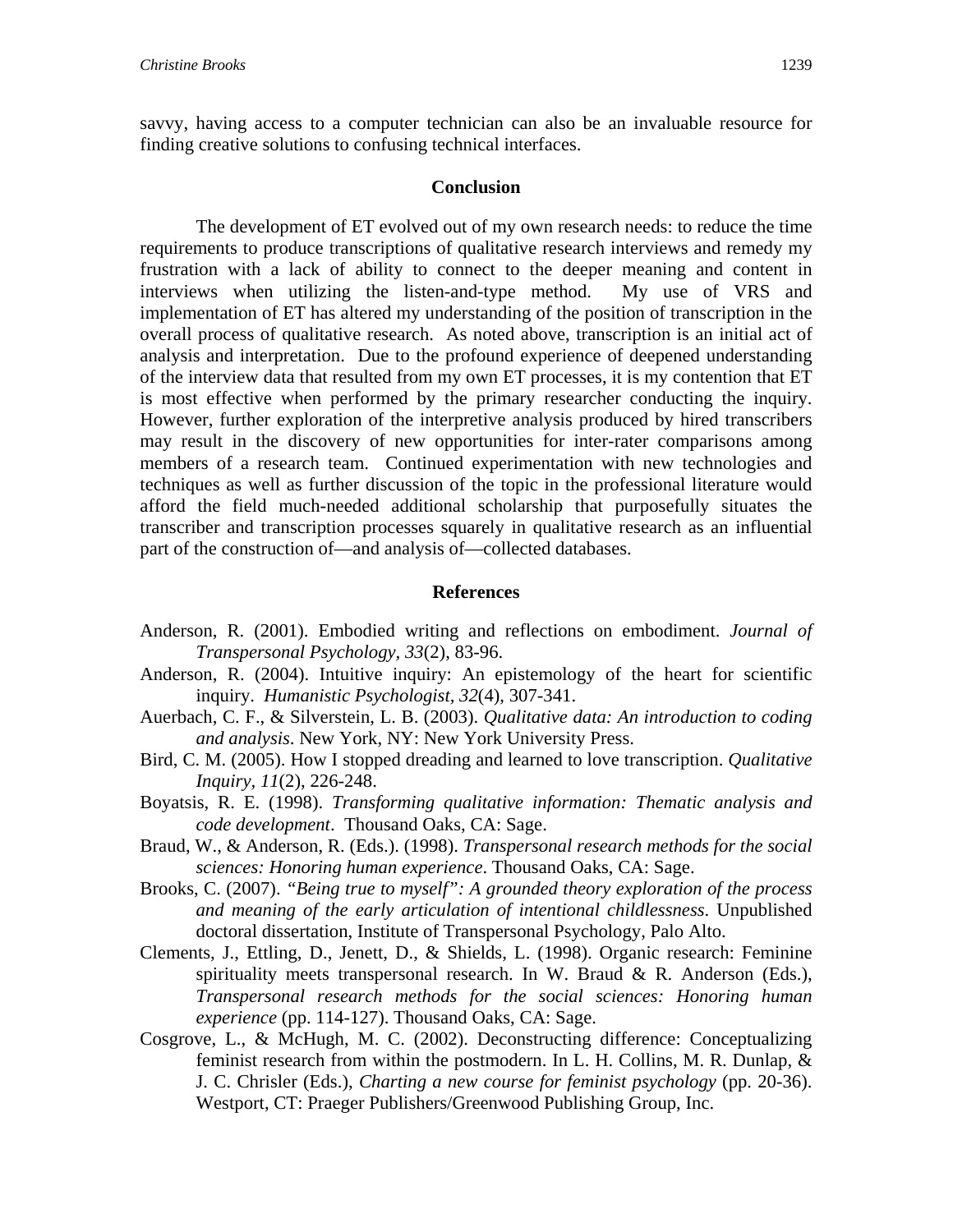- Creswell, J. W. (2007). *Qualitative inquiry & research design: Choosing among five approaches*. Thousand Oaks, CA: Sage.
- Denzin, N. K. (2001). The reflexive interview and a performative social science. *Qualitative Research, 1*(1), 23-46.
- Derrida, J. (1972). *Limited, inc*. Evanston, IL: Northwestern University Press.
- Derrida, J. (1976). *Of grammatology*. Baltimore, MD: Johns Hopkins University Press.
- Esbjörn-Hargens, V., & Anderson, R. (2006). Intuitive inquiry: An exploration of embodiment among contemporary female mystics. In C. T. Fischer (Ed.), *Qualitative research methods for psychologists: Introduction through empirical studies* (pp. 301-330). San Diego, CA: Elsevier Academic Press.
- Fogg, T., & Wightman, C. W. (2000). *Improving transcription of qualitative research interviews with speech recognition technology*. Paper presented at the Annual Meeting of the American Educational Research Association, New Orleans.
- Foucault, M. (1980). *The history of sexuality: Volume I: An introduction*. (R. Hurley, Trans.). New York, NY: Vintage.
- Gilligan, C., Spencer, R., Weinberg, M. K., & Bertsch, T. (2003). On the listening guide: A voice-centered relational model. In P. M. Camic, J. E. Rhodes, & L. Yardley (Eds.), *Qualitative research in psychology: Expanding perspectives in methodology and design* (pp. 157-172). Washington, DC: American Psychology Association.
- Glaser, B. G. (1992). *Basics of grounded theory analysis*. Mill Valley, CA: Sociology Press.
- Grosz, E. (1995). *Space, time, and perversion*. New York, NY: Routledge.
- Holstein, J. A., & Gubrium, J. F. (Eds.). (2008). *Handbook of constructionist research*. New York, NY: Guilford Press.
- Janesick, V. J. (2001). Intuition and creativity: A *pas de deux* for qualitative researchers. *Qualitative Inquiry, 7*(5), 531-540.
- Kvale, S. (2007). *Doing interviews: The Sage qualitative research kit*. Thousand Oaks, CA: Sage.
- Lakoff, G., & Johnson, M. (1999). *Philosophy in the flesh: The embodied mind and its challenge to western thought.* New York, NY: Basic Books.
- Lapidat, J. C., & Lindsay, A. C. (1999). Transcription in research and practice: From standardization of technique to interpretive positionings. *Qualitative Inquiry, 5*(1), 64-86.
- Lather, P. (1991). *Getting smart*. New York, NY: Routledge.
- Lyotard, J. F. (1984). *The postmodern condition: A report on knowledge* (G. Bennington & B. Massumi, Trans.). Minneapolis, MN: University of Minnesota Press.
- Matheson, J. L. (2007). The voice transcription technique: Use of voice-recognition software to transcribe digital interview data in qualitative research. *The Qualitative Report, 12*(4), 547-560.
- Merleau-Ponty, M. (1962). *Phenomenology of perception* (C. Smith, Trans.). London: Routledge.
- Moustakas, C. E. (1990). *Heuristic research: Design, method, and applications*. Newbury Park, CA: Sage.
- Park, J., & Zeanah, A. E. (2005). An evaluation of voice-recognition software for use in interview-based research: A research note. *Qualitative Research, 5*(2), 245-251.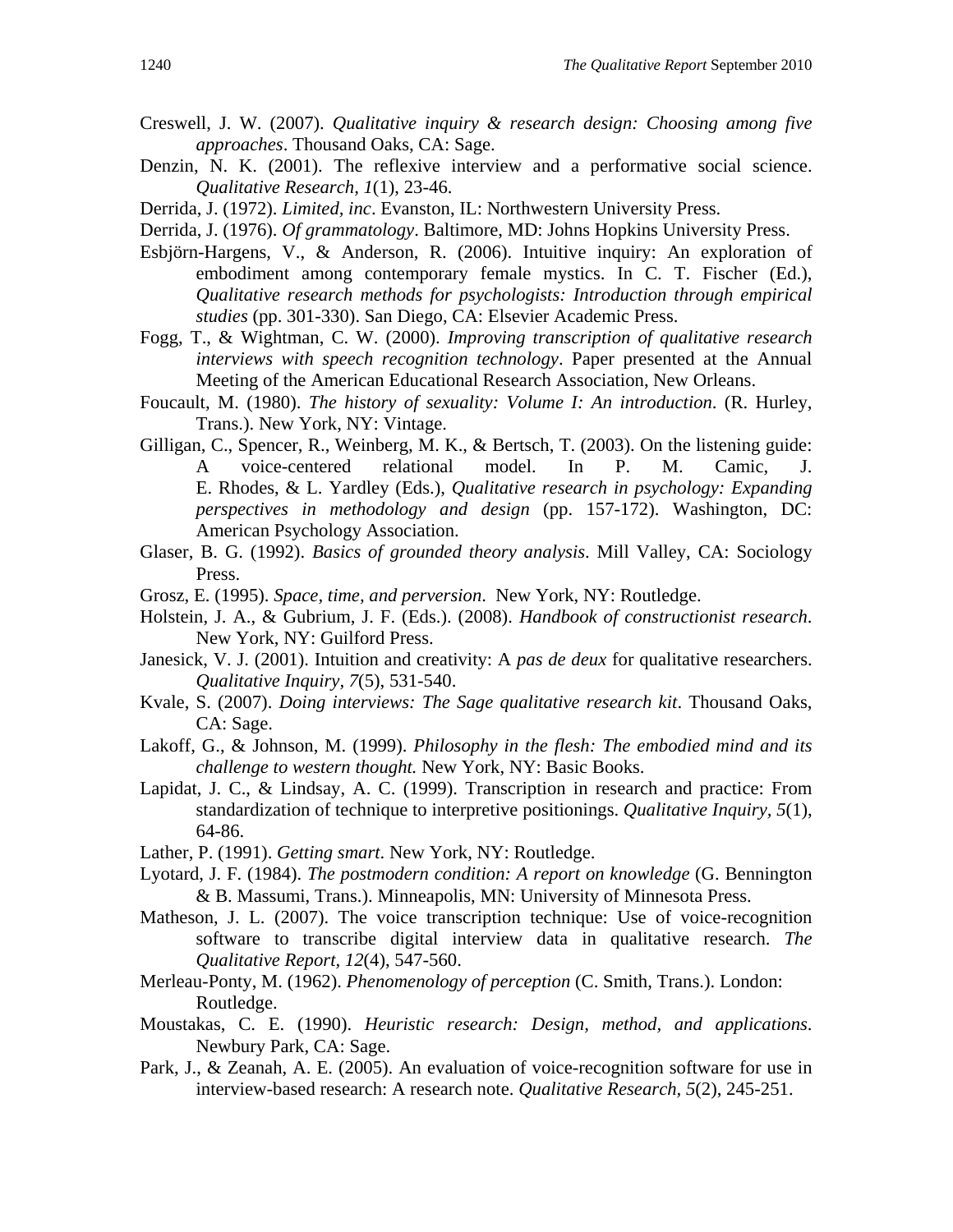- Roberts, C. (1997). Transcription talk: Issues of representation. *TESOL Quarterly, 31*, 167-171.
- Shawver, L. (1996). What postmodernism can do for psychoanalysis: A guide to the postmodern vision. *American Journal of Psychoanalysis, 56*, 371-394.
- Smith, A. D. (1992). *Twilight: Los Angeles, 1992*. New York, NY: Doubleday.
- Smith, A. D. (1993). *Fires in the mirror*. New York, NY: Doubleday.
- Smith, A. D. (Producer). (2007). Anna Deavere-Smith at TED [Video file]. Video posted at http://youtube.com/watch?v=KR8SwPmCFd4
- Spry, T. (2006). Performing autoethnography: An embodied methodological praxis. *Qualitative Inquiry, 7*(6), 706-732.
- Stanislavski, C. (1936). *An actor prepares*. (E. R. Hapgood, Trans.). New York, NY: Theater Arts.
- Strauss, A., & Corbin, J. (1990). *Basics of qualitative research: Grounded theory procedures and techniques*. Newbury Park, CA: Sage.
- Tilley, S. A. (2003). "Challenging" research practices: Turning a critical lens on the work of transcription*. Qualitative Inquiry, 9*(5), 750-773.
- Todres, L. (2007). *Embodied enquiry: Phenomenological touchstones for research, psychotherapy and spirituality*. Houndmills, Hampshire, UK: Palgrave Macmillan.
- Todres, L., & Galvin, K. T. (2008). Embodied interpretation: A novel way of evocatively re-presenting meanings in phenomenological research. *Qualitative Research, 8*(5), 568-583.
- Wilshire, D. (1989). The uses of myth, image, and the female body in re-visioning knowledge. In A. M. Jaggar & S. R. Bordo (Eds.), *Gender/body/knowledge: Feminist reconstructions of being and knowing (pp. 92-114). New Brunswick, NJ:* Rutgers University Press.